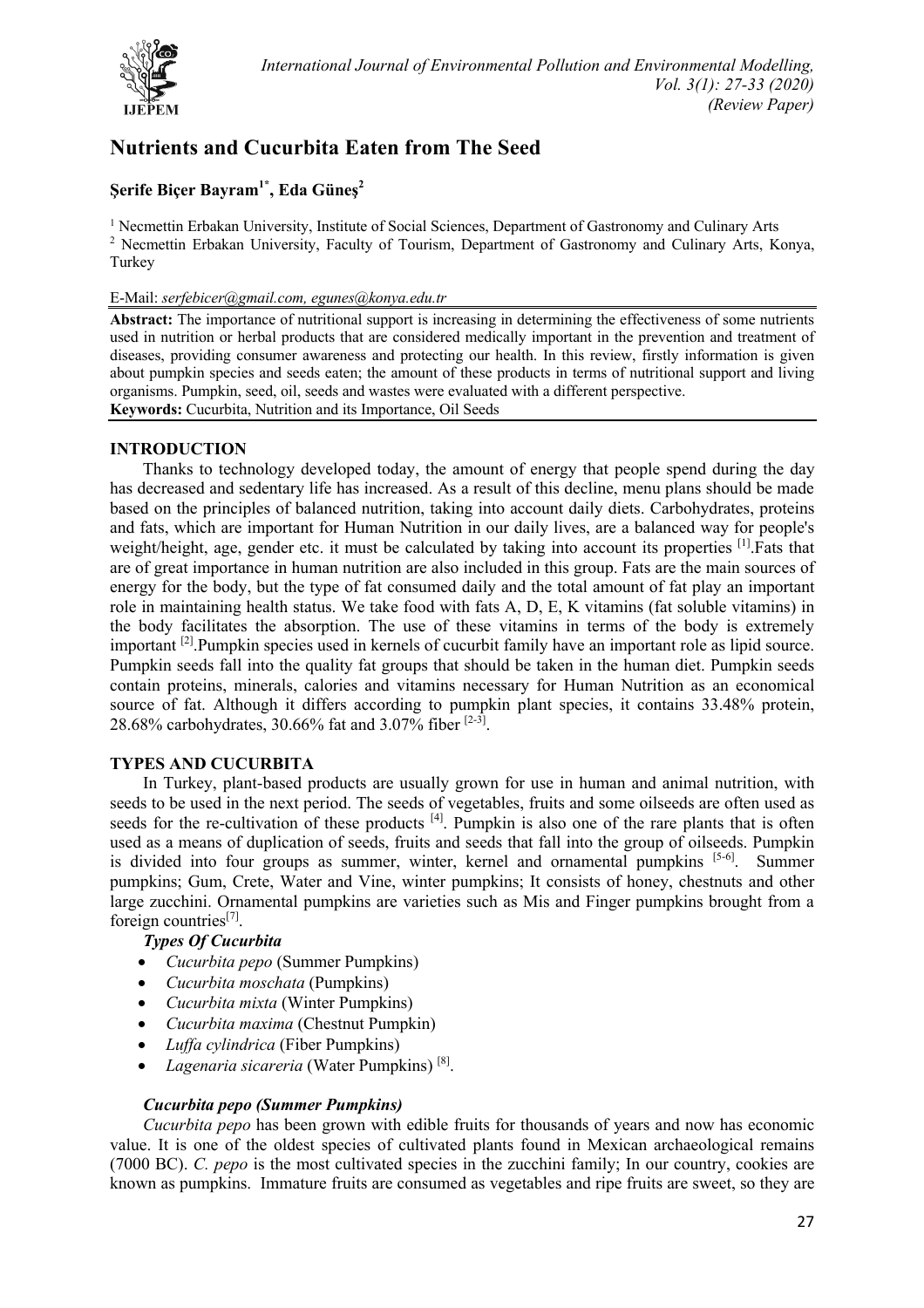consumed by making confectionery, in flour products and by adding them to beverages. The majorities of fruits are fiber, but also contain proteins and high quality minerals  $[9-10]$ .

#### *Cucurbita moschata (Pumpkins)*

*Cucurbita moschata* plant is usually grown in hot and humid weather conditions. *C. moschata*, which has a high economic value in the world, is primarily grown for use in seed pumpkin cultivation [4]. It is also used in the making of fruit juice, jam and dessert. It is also known that the use of decorative purposes in foreign markets is also widespread  $[10]$ . Contains vitamin A, C and E, potassium, calcium and iron minerals  $[11]$ .

#### *Cucurbita mixta (Winter Pumpkins)*

Cucurbita is a one-year vegetable in the mix. It is known that the seed oil of c. mixta has various medicinal uses. In addition, seed oil has been found to provide an important source of vitamin E (tocopherol) in diets. Essential amino acids, important antioxidants, carotenoids and minerals are known to contain  $[12]$ .

#### *Cucurbita maxima (Chestnut Pumpkin)*

Different types of pumpkins of this species, 16.It is known that it was introduced to North America at the beginning of the century. In the United States, the large red-orange pumpkins used on Halloween are Cucurbita maxima. It contains vitamins A, B1, B2 and C and contains potassium, phosphorus and magnesium minerals [13].

#### *Luffa cylindrica (Fiber Pumpkins)*

The fruit of sponge pumpkins is widely used worldwide. The fruits of these species are grown and eaten as vegetables. In order for the fruit to be edible, it must be harvested before it is fully ripened. When the fruit is fully mature, it is very fibrous and is used for cleaning purposes in bathrooms and kitchens. *Luffa Cylindrica* is popular in India, China and Vietnam [14].

# *Lagenaria sicareria (Water Pumpkins)*

The water pumpkin is a single-year plant in the zucchini family. It is also known as a vine pumpkin because it is a wrapper plant. There are various shapes and sizes. The plant is widely grown throughout India and is traditionally used as a medicine. It is used in kitchens around the world as vegetables in food and desserts. It also contains vitamin A, vitamin C, potassium, calcium and iron minerals in nutritional value [15]. In recent years, watermelon has been used for vaccination purposes in Turkey [16-17].

#### **THE USE OF THE SEED EATEN FOODS**

Due to the fact that the sunbathing time is high in our country due to the fact that summer fruits and vegetables are used in winter, the storage of drying, ice cream, vacuuming and canning methods has been going on for years. Dried fruits and vegetables include grapes, figs, apricots, peppers, eggplant, zucchini, tomatoes and beans <sup>[18]</sup>. Fruits and vegetables high in vitamin and mineral values when dried by the wrong methods have been found to lose many beneficial nutritional values [19]. In line with misuse, the kernel parts of fruits and vegetables are also not used and discarded.

#### *Tomato*

Tomatoes are one of the most widely produced and consumed agricultural products in the world. Contains vitamins K, A and C; potassium contains magnesium minerals. It is also rich in the care of antioxidants such as folic acid, lutein and lycopene [20].

#### *Pepper*

Pepper is widely used in different ways such as fresh, drying and canned peppers in our country. According to the pigments found in the core structures of pepper, yellow, red, green color grows. It is very rich in vitamins. Contains vitamins A, B1, B2 and C. In addition, the kernels have a 25% fat content [21].

#### *Cucurbita*

In our country, mostly produced in every region of pumpkin content A, B1, B2, B3 and C vitamin; phosphorus, calcium, iron, potassium minerals. It also contains a high percentage of fiber [22].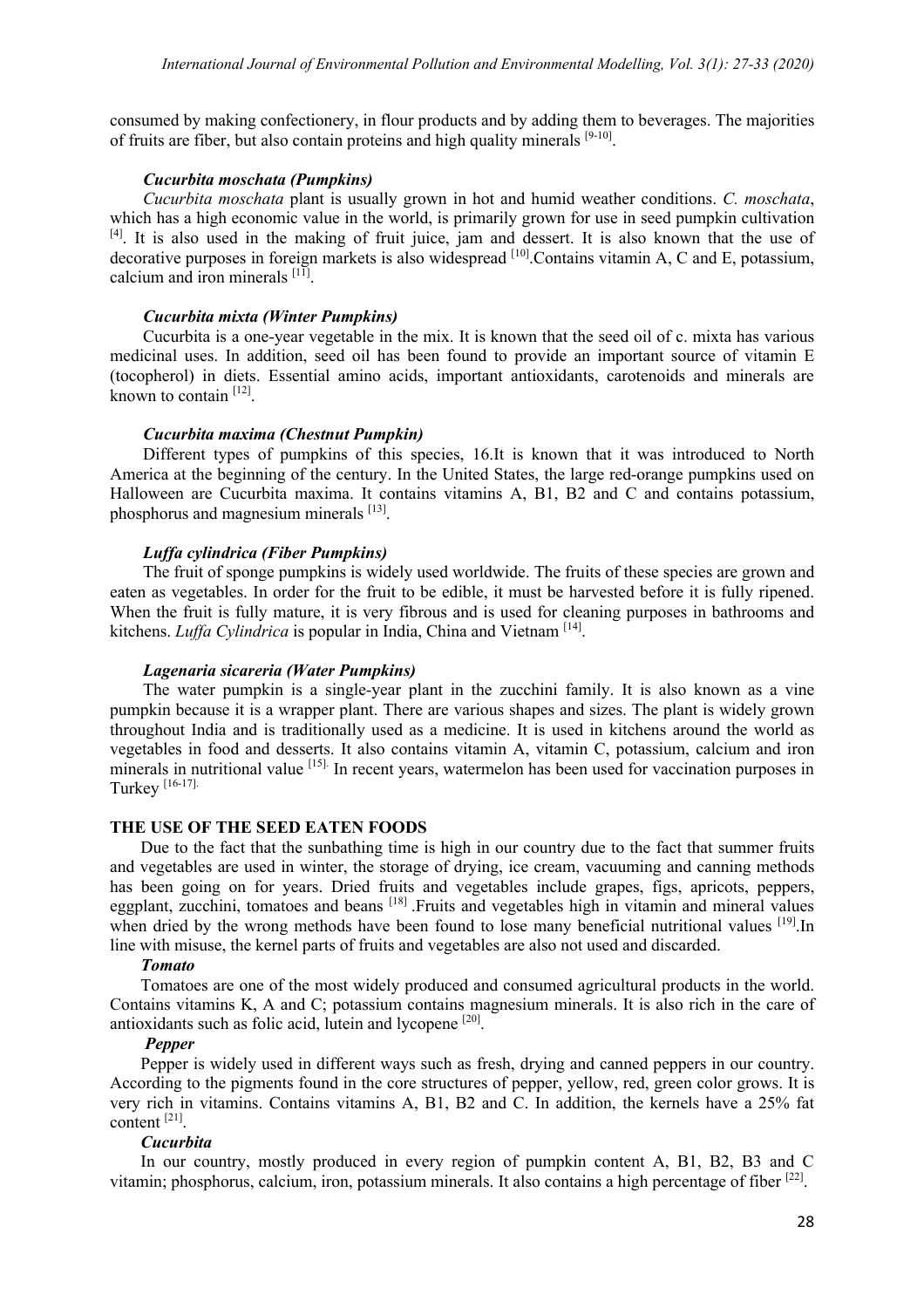# *Eggplant*

Eggplant grown as a plant of culture is consumed in fresh, food, jam, dessert, etc. Eggplant contains minerals such as vitamin A, phosphorus and potassium [23].

# *Green Beans*

Green beans contain high levels of fiber, vitamins A, B12, C and K, potassium, calcium and phosphorus minerals. It also contains high levels of protein in its grains [24] .

#### *Cucumber*

Cucumber contains potassium, sodium, calcium, magnesium minerals as well as vitamins B and C. It also contains 90% water. Its calories (15 Kcal) are quite low [25].

# *Watermelon*

Watermelon, which is usually consumed all over the world as an age fruit, is also used in many different ways in the kitchen (juice, jam, sauce, etc.). It is important to meet the body's water needs. Contains 91% water. Watermelon is rich in vitamin A, C, Vitamin B6 and potassium, lycopene and fiber [6-26]

#### *Melon*

Depending on the seasonal properties, melon, which usually grows in summer, contains vitamins A, B12 and C as content. It also contains magnesium, potassium, iron and calcium minerals <sup>[27]</sup>. Although the core parts are often separated as seeds for later use, it is also common to dry and consume molasses and pulp as snacks  $[28]$ .

#### *Grape*

Grape production in our country is grown in three different ways as tableware, wine and drying  $[29-30]$ . Grapes contain b1, vitamin B2, iron, magnesium, potassium and phosphorus minerals  $[31]$ 

# *Apricot*

It is used as fresh fruit, food, dessert making, jam and dried as consumption. When apricots are examined in terms of minerals; contains iron, calcium, phosphorus, magnesium. It contains vitamins A, B, C and E as vitamins. In addition, apricots contain plenty of fiber  $[32]$ .

#### *Figs*

Figs are mostly grown in the Aegean region in our country. Although the age state is often consumed as a fruit; it is also used in snacks, jams, desserts and dishes. Vitamins and minerals contained in A, B1, B2, B3; iron, calcium, phosphorus, magnesium and phosphorus. In addition, malik is rich in citric and acetic acid  $[33-19]$ .

# *Pomegranate*

Pomegranate sourcing in our country due to growing opportunities; it consists of cores, membranes, flowers, shells and water. Pomegranate contains vitamins B1, B2 and C, potassium. Although it is widely used fresh, it is also used as fruit juice, salad dressing (pomegranate sour) and wine sweetener. As a result of the output of these products, it has been stated that it is a source of healing for many diseases thanks to the antioxidants (anthocyanin and tannin) contained in the pomegranate seed remaining [34-35].

# **CUCURBITA SEED PROPERTIES**

The production of kernel pumpkin (*C. pepo*) is particularly good in central Anatolia due to the favorable growing/growing conditions of Turkey's geographical features; Nevşehir, Konya, Kayseri, Kırşehir, Aksaray, Niğde, Karaman, Ankara (Polatlı), Balıkesir, Sakarya and Trakya (Edirne, Tekirdağ, Kırklareli) are carried out extensively in our department [36-37]. Pumpkin seeds (highly) are rich in carbohydrates, proteins, vitamins and minerals that are consumed raw or roasted [38]. In addition to its use as a pumpkin seed as a snack throughout the world and Turkey, it is an important industrial plant. it is used as raw material in human nutrition, food industry, cosmetic and pharmaceutical industries. In addition, after use, waste is evaluated and used as organic fertilizer [38] . *Cucurbita pepo (C. pepo)* produced as kernels, after the seed parts are taken, the fleshy (fiber) parts are used as feed in animal nutrition <sup>[39]</sup>. The production of kernel pumpkin cultivation in our country has been increasing steadily in recent years. The reason behind this is that pumpkin seed farming has a high economic income. Other advantages of core pumpkin cultivation are;

- Does not want much irrigation compared to other agricultural products,
- Long-term (1-2 years) storage of seeds obtained after harvest under suitable storage conditions,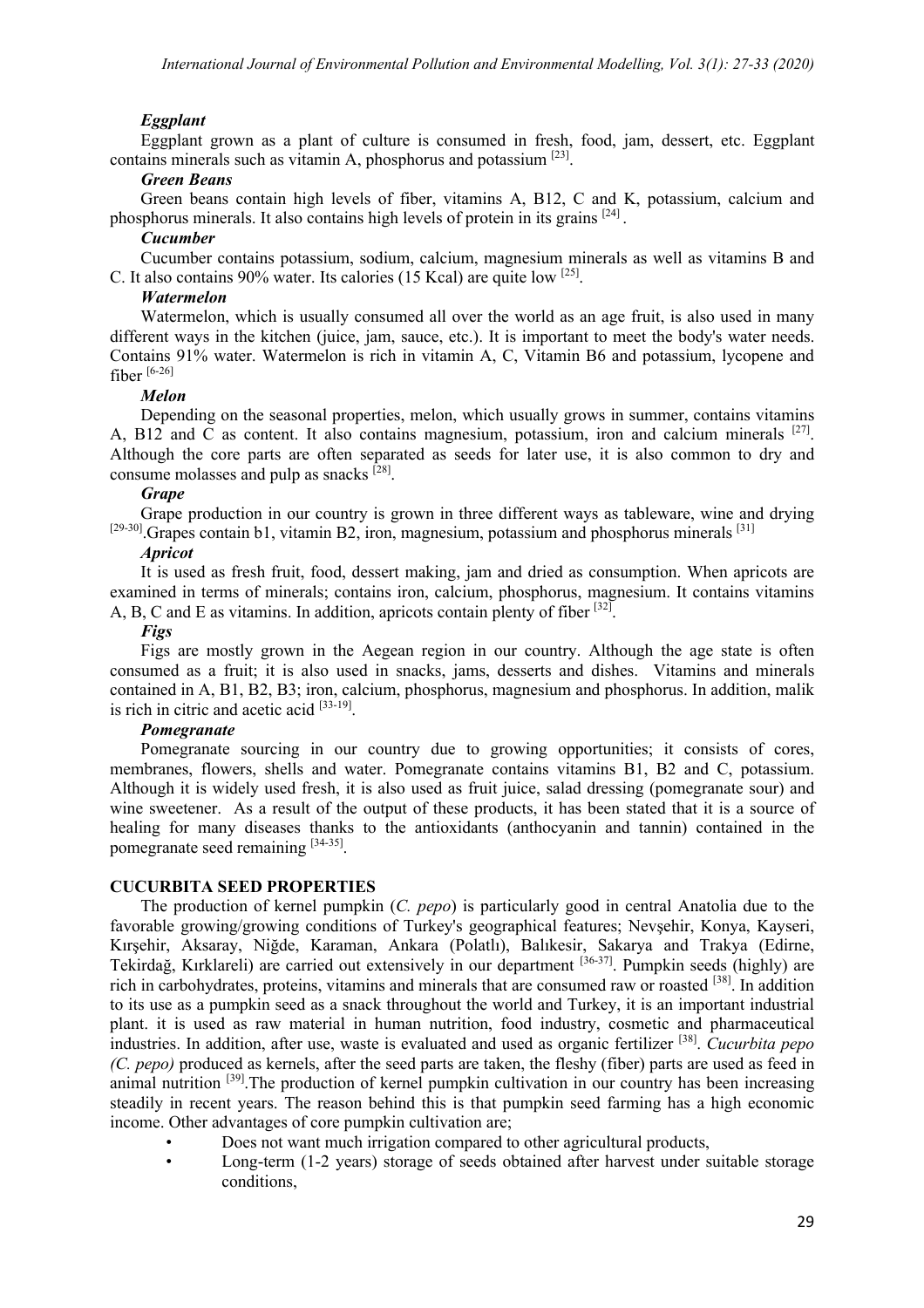- The use of agricultural technologies from seed planting to harvesting process,
- Cultivation even in inefficient soils,
- Lack of fallow (soil resting) process,
- That its exports have an important place outside of domestic markets [36].

Pumpkin seeds; It consists of 35% fat, 38% protein and 25% carbohydrates [38-5-6]. Cucurbita seeds grown in our country differ due to the seeds used. Usually as seeds; gum pumpkins *(C. pepo)* and pumpkin *(C. moschata)* seeds are used. Pumpkin seeds grown according to the seeds used are divided into three groups due to their structure. These include: the kernels are shelled, the kernels are shellless (membrane) and are divided into intermediate forms [7-36]. Apart from the seeds with shelled kernels, there is a thin membrane-shaped coating. When the kernels are used as snacks, this natural coating is separated from the core during roasting and becomes waste. Like other core wastes, they cannot be used in human or animal nutrition. According to recent studies, it has been found that these membrane-shaped structures have been powdered with a special application and can be used as natural additives in clothing and paper industry. Thus, the waste of pumpkin seeds is no longer a problem [40].

#### **CUCURBITA SEED OIL**

The seeds used for pumpkin seed oil are produced by cold tightening method without heat treatment. In this way, enzymes, minerals and vitamins in the seed structure do not deteriorate from heat. Although zucchini is generally used as fruits and vegetables, recently its seeds have been used by obtaining oil through snacks and cold presses. According to recent studies, it is observed that the use of pumpkin seed oil by the cosmetic and pharmaceutical industry has increased besides the food industry. Thanks to the vitamins and minerals contained in the field of cosmetics, it has been observed to reduce signs of aging in its use as a natural moisturizer. Despite the advancement of modern medicine, pumpkin seed oil has an important place in wound healing treatment. The memory-boosting effect is also quite high due to the zinc it contains [41].

 If the cookie is cucurbita; Oil is obtained due to the presence of oilseeds and is also used significantly in the cosmetic and pharmaceutical industries  $[41-42]$ . Pumpkin seed oil, which has rich functional properties, is used as edible oil in many countries, in salads, bread and cake making by obtaining cold press method [41].

Cucurbita seed oil is rich in vitamins and minerals. Omega-3, omega-6, A (retinol) and E (tocopherol) vitamins, fiber, iron, zinc and selenium minerals [39] .Fats obtained from pumpkin seeds contain saturated and unsaturated fatty acids. According to previous studies, 80-85% unsaturated fatty acids and 16-17% saturated fatty acids were found [42-43].

# **THE IMPORTANCE OF FATTY SEEDS IN NUTRITION**

The most widely consumed oilseeds in Turkey are moon seeds, peanuts, hazelnuts, pistachios, almonds and pumpkin seeds, respectively. Our kernel pumpkin species, which belong to the zucchini family, have been consumed as snacks in our country for many years. In addition, the seeds of watermelon and melon species are consumed as snacks in some of our regions [36].

#### *Sunflower Seed*

Sunflower (*Helianthus annuus L.*) is one of the most popular oilseed plants grown in the world. Sunflower, which ranks third in the world, is consumed by humans as the most important source of fat. The remaining waste (cossette) after the oil of the seeds is removed has an important place in animal nutrition. Sunflower seeds; It contains 40-50% fat and 23% protein. It also contains high protein, fat, E, B vitamins, zinc, copper, selenium, manganese and magnesium minerals [44-45].

#### *Peanuts*

Peanuts contain 45-60% fat, 20-30% protein, 18% carbohydrates. It is consumed as a snack and oil with its delicious and nutritious content worldwide. Peanuts are generally roasted when consumed as nuts. Thus, the taste increase is provided. Peanuts are recognized worldwide as a source of high quality oil. It is rich in peanuts, protein, folic acid, potassium, magnesium, phosphorus, iron, zinc and fiber [46].

#### *Hazelnut*

Hazelnut is a food source that has been grown by humans for a long time and provides high energy as a result of consumption. Although the nutritional content varies according to the grown species, it usually receives most of the calories (81%) from fat. Hazelnut, folic acid, Vitamins E, K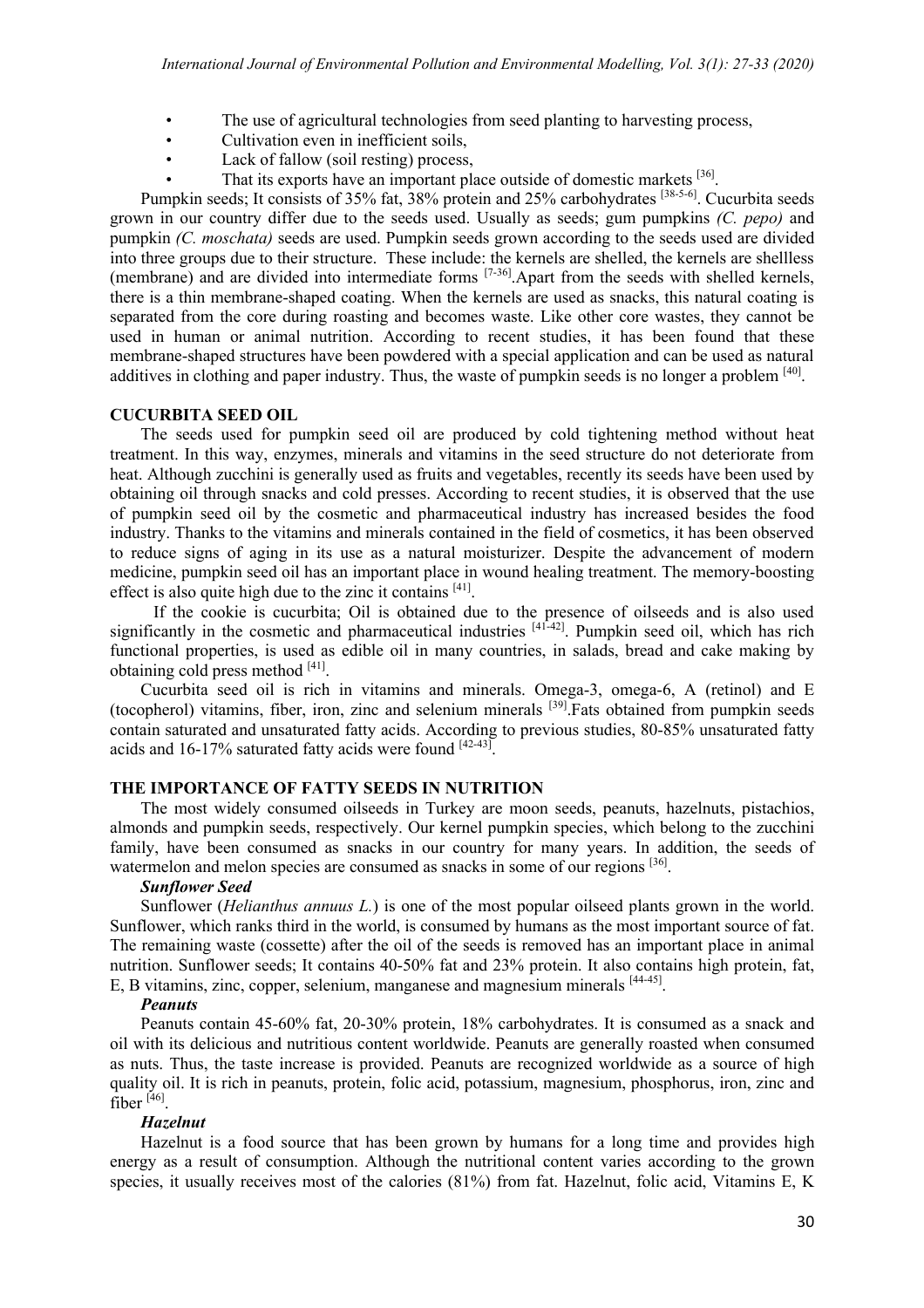and C, iron, zinc, copper, magnesium, minerals such as potassium, protein, is also a rich source in fiber  $[47]$ .

#### *Pistachios*

Pistachios are a good source of plant protein. Pistachios contain 60% fat and 20% protein. It should be used in moderation in daily diets in order to contain high levels of fat. It also has a high antioxidant potential. Although it is generally consumed as nuts, it is also used in bread, cake, ice cream and confectionery. It is rich in pistachios, protein, fat, K, A and B group vitamins, potassium, phosphorus minerals and fiber [48].

#### *Almond*

The almond tree is one of the first trees in history to be domesticated. It is an important commercial product in the world. California and the United States are the countries that are most widely produced and meet the world's needs. It is consumed as raw and roasted snacks alone, but is also used to make cakes. In addition, because of the high fat content, oil is removed for use in the field of health. Almonds are rich in protein, fiber, vitamins E and B, magnesium, copper, phosphorus and potassium minerals [47].

# *Cucurbita Seeds*

They are edible seeds of pumpkin or other types of pumpkins. The seeds are typically flat, asymmetric or oval. *Cucurbita seeds* are rich in vitamin B, E, potassium, magnesium, phosphorus, manganese, selenium and zinc<sup>[2]</sup>.

# **THE IMPORTANCE OF THE NUTRITIONAL VALUE OF CUCURBITA SEEDS AND THE LIVING**

Wound healing effects have been mentioned in experiments on injured animals due to antioxidant (vitamin E and carotenoids) substances contained in pumpkin seeds and oil. Especially in the experiments, pumpkin seeds and pumpkins can lower blood sugar levels are among the important results <sup>[41]</sup>. In the other study, after the oil of the kernel was taken, the remaining pulp portion was given to the experimental animals in daily doses and as a result, it was seen that the damage caused by toxins in the liver was eliminated [49]. In another study, pumpkin seed oil was given to experimental animals with high blood pressure with certain measures and as a result blood pressure medication was found to be more effective [50].

#### **RESULT**

Pumpkin seed, which has a beneficial fatty acid composition for human health, is a good oilseed for daily needs because it contains high levels of protein, carbohydrates and fats when looking at the physical and chemical properties of its oil. It may be recommended to expand the commercial and herbal use of pumpkin seed oil and to add it to daily diets. Especially after pumpkin seed harvest, the use of the remaining waste in animal nutrition without being left to nature is the result of good waste management. Cucurbita seeds can also be used as a supplementary food in the food industry.

#### **REFERENCES**

- [1] Mani, I., Kurpad, A.V., 2016. Hint diyetlerinde yağlar ve yağ asitleri: ciddi iç gözlem zamanı. Hint Tıbbi Araştırma Dergisi, 144(4), 507
- [2] Dalkıran, G., 2014. Kabak Çekirdeğinden Enzimatik Sulu Ekstraksiyon Ile Yağ Eldesi Ve Yüzey Aktif Madde Kullanımının Yağ Verimine Etkisi, Yük. Lis. Tez.
- [3] Habib, A., Biswas, S., Siddique, A., H., Manirujjaman, M., Uddin, B., Hasan, S., Rahman, M., 2015. Nutritional and lipid composition analysis of pumpkinseed (*Cucurbita maxima Linn*.). Journal of Nutrition and Food Sciences, Vol. 5(4), 1.
- [4] Sunulu, S., Yağcıoğlu, M. 2014 Çerezlik Kabak Raporu.
- [5] Fidan, S. 2014. Türkiye'de Çerezlik Kabak Yetiştiriciliği, Çerezlik Kabak Çalıştayı, Syf; 58-68.
- [6] Güneş, R., Aşkın, B. 2016. Karpuz Çekirdeği Yağının Kimyasal Özellikleri Ve Besin İçeriği. *Gıda*, *41*(1), 37-44.
- [7] Yanmaz, R., Düzeltir, B. 2003. Çekirdek kabağı yetiştiriciliği. Popüler Bilim Dergisi, 11(123), 22- 24..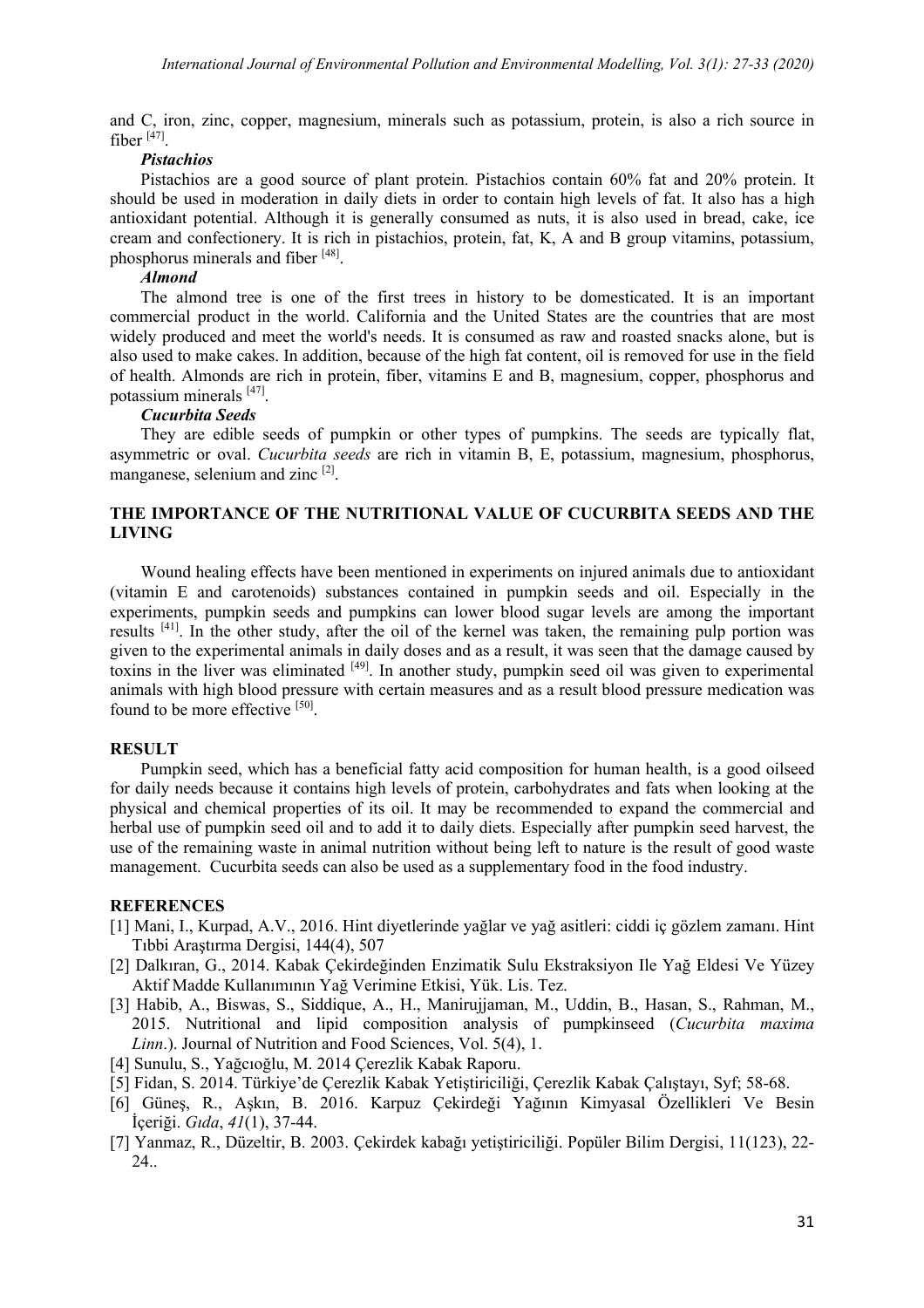- [8] Sevengör, Ş., Ertekin, F., Yaşar, F., Kuşvuran, Ş., Yücer, M., Ellialtıoğlu, Ş. 2011. Hidroponik Kültürde ve Doku Kültüründe Uygulanan Tuz Stresinin Tuza Tolerant ve Duyarlı Yerel Kabak Genotiplerinde Antioksidatif Enzim Aktiviteleri Üzerine Etkisi
- [9] Yılmaz, Ş., Kökten, K., Kaplan, M., Uçar, R. 2015. Çerezlik Kabak (*Cucurbita pepo L.*) Atıklarının Hayvan Beslemede Kullanım Olanaklarının Araştırılması, Türk Tarım ve Doğa Bilimleri Dergisi 3(1): 79–82, 2016.
- [10] Perez Gutierrez, R. M. 2016. Review of *Cucurbita pepo* (pumpkin) its phytochemistry and pharmacology. Medicinal chemistry, 6(1), 12-21.
- [11] Aydın, E. 2014. Balkabağı (*Cucurbitan Moschata*) Unu Katkısının Bisküvinin Antioksidan Aktivite Ve Besinsel Kalitesine Etkileri, Yük. Lis. Tez.
- [12] Borhade, S. 2012. Extraction and characterisation of pumpkin (*Cucurbita mixta*) seedoil. Life sciences Leaflets, *7*, 45-49.
- [13] Özer, H., Pekşen, A. 2018. Organik Kestane Kabağı Yetiştiriciliğinde Farklı Budama Uygulamalarının Verim ve Kalite Üzerine Etkisi. Uluslararası Tarım ve Yaban Hayatı Bilimleri Dergisi, 4(2), 143-148.
- [14] Oboh, I. O., Aluyor, E. O. 2009. *Luffacylindrica*-an emergingcashcrop. AfricanJournal of AgriculturalResearch, *4*(8), 684-688.
- [15] Tyagi, N., Sharma, G. N., Hooda, V. (2012. Phytochemical and pharmacological profile of Lagenariasiceraria: an overview. Int. Res. J Pharm, 3(3), 1-4.
- [16] Yamaç, M. 2017. Türkiye Su Kabağı (*Lagenarıa Sıcerarıa*) Genetik Kaynaklarından Seçilmiş Olan Su Kabağı Genotiplerinin Tuzlu Koşullar Altında Karpuza Anaçlık Potansiyellerinin Belirlenmesi, Yük. Lis. Tez.
- [17] Doğancı, E. 2018. Farklı Su Kabağı (*Lagenaria Siceraria*) Genotiplerinin Azot Etkinlik Bakımından Agronomik, Fizyolojik Ve Morfolojik Karakterizasyonu Ve Karpuza Anaçlık Potansiyellerinin Belirlenmesi, Yük. Lis. Tez.
- [18] Alçay, A. Ü., Yalçın, S., Bostan, K., Dinçel, E. 2015. Orta Asya'dan Anadolu'ya kurutulmuş gıdalar. ABMYO Dergisi, 40, 83-93.
- [19] Yazıcı, S. 2016. Taze ve Kuru İncir Çekirdeklerinin Fiziksel ve Kimyasal Kompozisyonları, Yük.Lis.Tez.
- [20] Can, S. 2018. Amerika Domates Genetik Kaynakları Merkezinden Temin Edilen Domates Hatlarının Fusarıum Etmenlerine (*Fusarium OxysporumF.Sp. Lycopersici* ve *Fusarium OxysporumF.Sp. Radicis-Lycopersic*i) Karşı Dayanıklılık Reaksiyonlarının Belirlenmesi, Yük. Lis. Tez.
- [21] Özen, F., 2018. Bazı Biber Çeşitlerinin Cucumber Mosaic Virus(Cmv) İle TobaccoMosaicVirus(Tmv)Enfeksiyonlarına Karşı Reaksiyonlarının ve Virüslerin Biber Gelişme Parametrelerine Olan Etkilerinin İncelenmesi, Yük. Lis. Tez.
- [22] Coşkun, A., 2012. Bazı Yazlık Kabak (*Cucurbita Pepo L.*) Çeşitlerinde Arbuskülern Mikorhizal Fungus (Amf) Uygulamasının Kabak Sarı Mozaik Virüsü (ZucchiniYellowMosaicPotyvirus - Zymv)' Ne Etkileri, Yük. Lis. Tez.
- [23] Sever, S., 2018. Patlıcan Esaslı Alternatif Çerez Gıdaların Geliştirilmesi,Yük. Lis.Tez.
- [24] Uzar, Y., 2019. Bazı Fasulye (P*haseolusVulgaris L*.) Genotiplerinin Morfolojik Ve Agronomik Özelliklerinin Belirlenmesi, Yük. Lis. Tez.
- [25] Yiğit, Y., 2016. Taze Salatalık Sebzelerden Kaynaklanan Bazı Mikrobiyel Sağlık Risklerinin Araştırılması, Yük. Lis.Tez
- [26] Köçeroğlu, D., 2018. Kavurma İşleminin Karpuz Çekirdeği Yağının Oksidasyonu Üzerine Etkisi, Yük. Lis. Tez.
- [27] Biçer, İ., 2018. Katlanmış Haploidi Tekniği İle Geliştirilen Kırkağaç Kavun Hibritlerinin Bazı Tarımsal Özellikleri, Yük. Lis. Tez.
- [28] Pozan, K. 2019. Erişte Üretiminde Kavun Çekirdeği Tozu Kullanımı Ve Bazı Özelliklerinin Belirlenmesi (Master'sthesis, Pamukkale Üniversitesi Fen Bilimleri Enstitüsü).
- [29] İnan, M. S., Güler, A. 2011. Ege Bölgesinde Sultani Çekirdeksiz Üzüm Çeşidinin Kurutulmasında Kullanılan Değişik Sergi Tipleri Türkiye VI. Ulusal Bahçe Bitkileri Kongresi, Şanlıurfa.